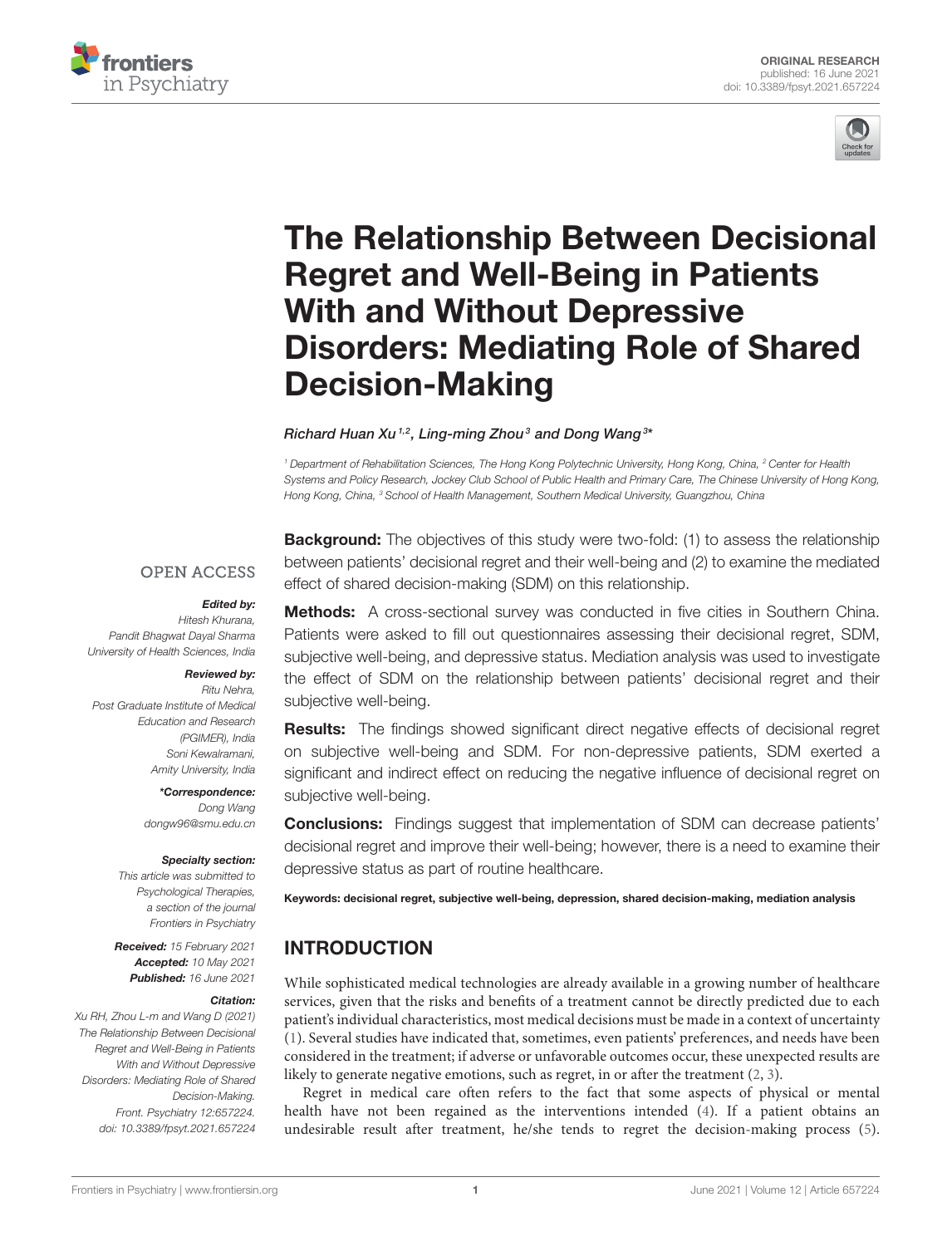In order to improve the quality of healthcare, clinical professionals currently prefer to provide the "standard of care" for patients, which is the treatment that a multidisciplinary team or guidelines recommend. However, the standard of care might be not the "right" care for individual patients, as it usually does not consider the patient's personality, physical or psychological characteristics, life experiences, and socioeconomic status (SES) [\(6\)](#page-7-5). There is growing recognition that an objectively appropriate treatment can, sometimes, lead to negative emotions and poor health among patients. Wilson et al. found that self-reported decisional regret was present in ∼1 in seven surgical patients [\(7\)](#page-7-6). Several studies have demonstrated a relationship between high decisional regret and low levels of well-being. For example, Kvale et al. found that unfulfilled goals are associated with depression [\(8\)](#page-7-7). Lecci et al. ascertained that decisional regret results in low levels of life satisfaction [\(9\)](#page-7-8).

Considerable research has indicated that involving patients in the shared decision-making (SDM) process is an effective way to develop a trustful patient–doctor relationship, reduce negative emotions, and increase patients' well-being [\(10,](#page-7-9) [11\)](#page-7-10). SDM could help patients recognize multiple possible outcomes by communicating with healthcare providers and developing realistic expectations about the possible outcomes of the treatment [\(12\)](#page-7-11). Jokisaari indicated that patients' perception of their physical and mental health after treatment affected their satisfaction with pretreatment decision-making [\(13\)](#page-7-12). Hong et al. also demonstrated that parents of children who received otoplasty perceived themselves as being more involved in the decision-making process reported less decisional conflict and decisional regret [\(14\)](#page-7-13). In addition, the relationship between SDM and increased life satisfaction, quality of life (QoL), and wellbeing has also been documented. For example, Hughes et al. indicated that SDM was associated with satisfactory patientreported health outcomes [\(15\)](#page-8-0). Taylor et al. also demonstrated that the implementation of SDM is associated with improved QoL and disease control [\(16\)](#page-8-1). However, the general idea was that regret in healthcare is less likely to be avoided, even if a better decision was made in the treatment. McQueen indicated that some regrets are not due to flaws in decision making but are unpredicted and uncontrollable from the patients' perspective when they made the decision [\(17\)](#page-8-2). SDM aims to help clinical professionals and patients share the same orientation and enhance the quality of communication and patient satisfaction [\(18\)](#page-8-3). It is crucial to provide patients with sufficient information and then help them to make a better decision that fulfills their preferences and needs in complex healthcare. However, currently, there is a dearth of evidence identifying and quantifying the effect of SDM on the relationship between patient regret and well-being. To address this issue, we hypothesized that decisional regret is likely to have both a direct and indirect influence on subjective well-being through SDM.

# METHODS

## Data Source and Collection

The data used in this study were obtained from a multicentered cross-sectional survey that investigated patient-centered care (PCC) in public hospitals in China from November 2019 to January 2020. Patients were recruited from eight hospitals in five cities (Guangzhou, Shenzhen, Zhanjiang, Meizhou, and Shaoguan) of Guangdong Province. All patients from the target hospitals were invited to participate in the study during the survey period. The inclusion criteria were  $(a) > 18$  years,  $(b)$  can read and speak Chinese, (c) has no cognitive problems, and (d) able to complete the informed consent form. With the assistance of ward nurses, all eligible patients were asked to complete a structured questionnaire during a face-to-face interview, which gathered information about their demographic characteristics, SES, health conditions, well-being, lifestyle, use of health services, and attitudes toward PCC. The data of 704 patients who met the inclusion criteria and successfully completed the targeted measurements were analyzed.

## Measurement

The measures included four sections: patients' characteristics, SDM, subjective well-being, and decisional regret.

#### Patient Characteristics

Patient demographic and socioeconomic characteristics, including gender, age, educational level, family register, living and working status, chronic conditions, body mass index, and disease severity, were collected.

#### Shared Decision-Making

The CollaboRATE scale is a questionnaire that measures SDM [\(19\)](#page-8-4). It has three items and assesses SDM from different aspects [1. medical professionals help patients to understand their health issues (UND); 2. medical professionals communicate the most important health issues with patients (COM); and 3. medical professionals consider patients' preference in their healthcare plan (PRE)]. The Chinese version of CollaboRATE contains a scale that ranges from 0 to 10 for each item, where 0 represents "no effort was made" and 10 represents "every effort was made" by the medical professional to promote SDM. The psychometric properties of the CollaboRATE have been reported elsewhere [\(20\)](#page-8-5), but not in a Chinese population. In this study, Cronbach's alpha was 0.93, which indicated a satisfactory internal consistency reliability.

#### Subjective Well-Being

ICEpop CAPability measure for Adults (ICECAP-A) is a generic and preference-based instrument that evaluates an individual's well-being [\(21\)](#page-8-6). The descriptive system of the ICECAP-A has five items (stability, attachment, autonomy, achievement, and enjoyment), and each item has four response options that range from fully capable to not capable. Currently, no value set exists for the Chinese population; therefore, in order to calculate one's well-being, we calculated the sum of the five items. We reversed and recoded the sum score of the ICECAP-A that a high score indicates good well-being. The psychometric properties of the Chinese ICECAP-A have been reported by Tang et al. [\(22\)](#page-8-7). In this study, Cronbach's alpha was 0.81, which indicated a satisfactory internal consistency reliability.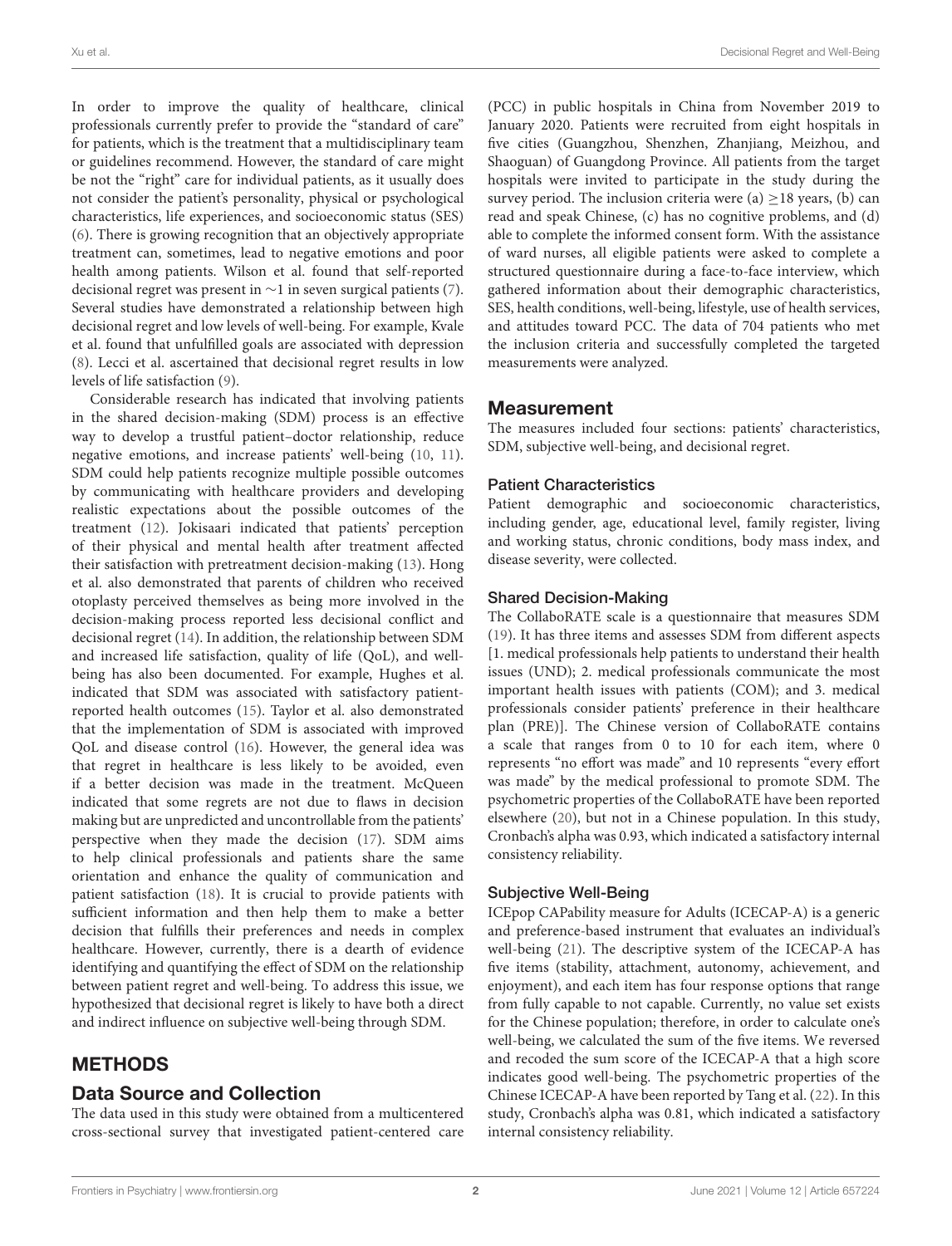#### Decisional Regret

Decisional regret scale (DRS) is a five-item unidimensional self-report scale that assesses patients' decisional regret [\(10\)](#page-7-9). It uses a five-point Likert scale ranging from 1 ("strongly agree") to 5 ("strongly disagree"). Items 2 and 4 are reverse scored. The overall score is transformed from 0 to 100 by subtracting 1 from each item and then multiplying by 25. A lower overall score indicates few regrets, whereas a higher overall score indicates more regrets. The psychometric properties of the Chinese DRS have been reported by Xu et al. [\(23\)](#page-8-8). In this study, Cronbach's alpha was 0.74, which indicated an acceptable internal consistency reliability.

#### Depressive status

Patient Health Questionnaire-2 (PHQ-2) was used to measure the patients' depressive status. The PHQ-2 includes the first two items of the PHQ-9 [\(24\)](#page-8-9), which is the depression module from the full PHQ. The patients were asked to recall the frequency of a depressed mood and anhedonia over the past 2 weeks. A PHQ-2 score  $>3$  (0–6) is considered to indicate a depressed mood. The psychometric properties of the Chinese version of the PHQ-2 have been reported by Liu et al. [\(25\)](#page-8-10). In this study, Cronbach's alpha was 0.78, which indicated an acceptable internal consistency reliability.

# Ethical Approval

The study protocol and informed consent were approved by the Institutional Review Board of the Second Affiliated Hospital of Guangzhou Medical University (ID: 2019-ks-28).

## Statistical Analysis

Descriptive analysis was used to describe the patients' characteristics. The relationships among all the study variables were examined using Spearman's rank correlation coefficient (ρ), where  $\rho > 0.3$  indicates a moderate correlation [\(26\)](#page-8-11). Structural equation modeling (SEM) was used to examine the direct and indirect effects of decisional regret on patients' well-being and mediated by SDM. In order to alleviate the potential effect of depressive status (confounder) on the regret–SDM–well-being relationship, we divided all the patients into two subgroups (depression and non-depression group) based on the results of PHQ-2 (depression group: PHQ-2  $\geq$  3). Considering that some data were not normally distributed, the maximum likelihood estimation (MLR) with robust standard errors that are robust to non-normality and non-independence of observations was used to estimate the model. The estimates of the indirect effects were based on running 500 bootstrap iterations of computed samples at 95% confidence intervals (95% CIs). Overall, eight models were developed to estimate the relationship between SDM, decisional regret, and well-being. The effect of SDM was estimated from the perspective of both scale level (CollaboRATE overall score) and item level (scores of UND, COM, and PRE). The first four models (Models 1–4) used the subsample of patients with depression, and the second four models (Models 5–8) used the subsample of patients without depression. For both depressive and non-depressive subsamples, the first model was CollaboRATE overall score model (Model 1 and Model 5), <span id="page-2-0"></span>**TABLE 1** | The demographics of patients  $(n = 702)$ .

|                                | Value       |
|--------------------------------|-------------|
| Sex, $n$ (%)                   |             |
| Male                           | 337 (48.0)  |
| Age (years), mean (SD)         | 49.3 (17.3) |
| Educational level, n (%)       |             |
| No/primary                     | 139 (19.9)  |
| Secondary/post-secondary       | 427 (61.2)  |
| Tertiary or above              | 132 (18.9)  |
| Family register, n (%)         |             |
| Urban area                     | 438 (63.8)  |
| Rural area                     | 249 (36.2)  |
| Living status, $n$ (%)         |             |
| Live lone                      | 43 (6.2)    |
| Live with families             | 644 (92.5)  |
| Working status, n (%)          |             |
| Fully employed                 | 399 (56.8)  |
| Non-employed                   | 89 (12.7)   |
| Retired                        | 214 (30.5)  |
| Chronic condition, n (%)       |             |
| <b>No</b>                      | 323 (47.0)  |
| Yes                            | 364 (53.0)  |
| <b>BMI, <math>n</math> (%)</b> |             |
| ≤18.4                          | 67 (9.7)    |
| 18.5-22.9                      | 312 (45.0)  |
| $\geq$ 23                      | 314 (45.3)  |
| Severity of disease, n (%)     |             |
| No threat to life              | 111 (16.4)  |
| Minor threat to life           | 130 (19.2)  |
| Moderate threat to life        | 232 (34.2)  |
| Severe threat to life          | 205 (30.2)  |
| <b>Depressive status</b>       |             |
| Yes                            | 297 (46.3)  |
| No                             | 345 (53.7)  |
|                                |             |

the second model was UND score model (Model 2 and Model 4), the third model was COM score model (Model 3 and Model 6), and the fourth model was PRE score model (Model 4 and Model 8). Multivariable regression analysis was performed to further investigate the association of patients' well-being with decisional regret and its interaction with SDM adjusted by their background characteristics. R software (R Foundation, Vienna, Austria) was used for the data analysis (mediation analysis was conducted by using package "lavaan"). The p-value was set at  $\leq$ 0.05.

# RESULTS

## Patient Characteristics

Participants sampled for the study had a mean age of 49.3 years [standard deviation  $(SD) = 17.3$ ], and more than half of them were women. The majority of the participants had completed secondary or higher education (80.1%), and 63.8% of their families were registered in the urban area. Moreover, ∼60%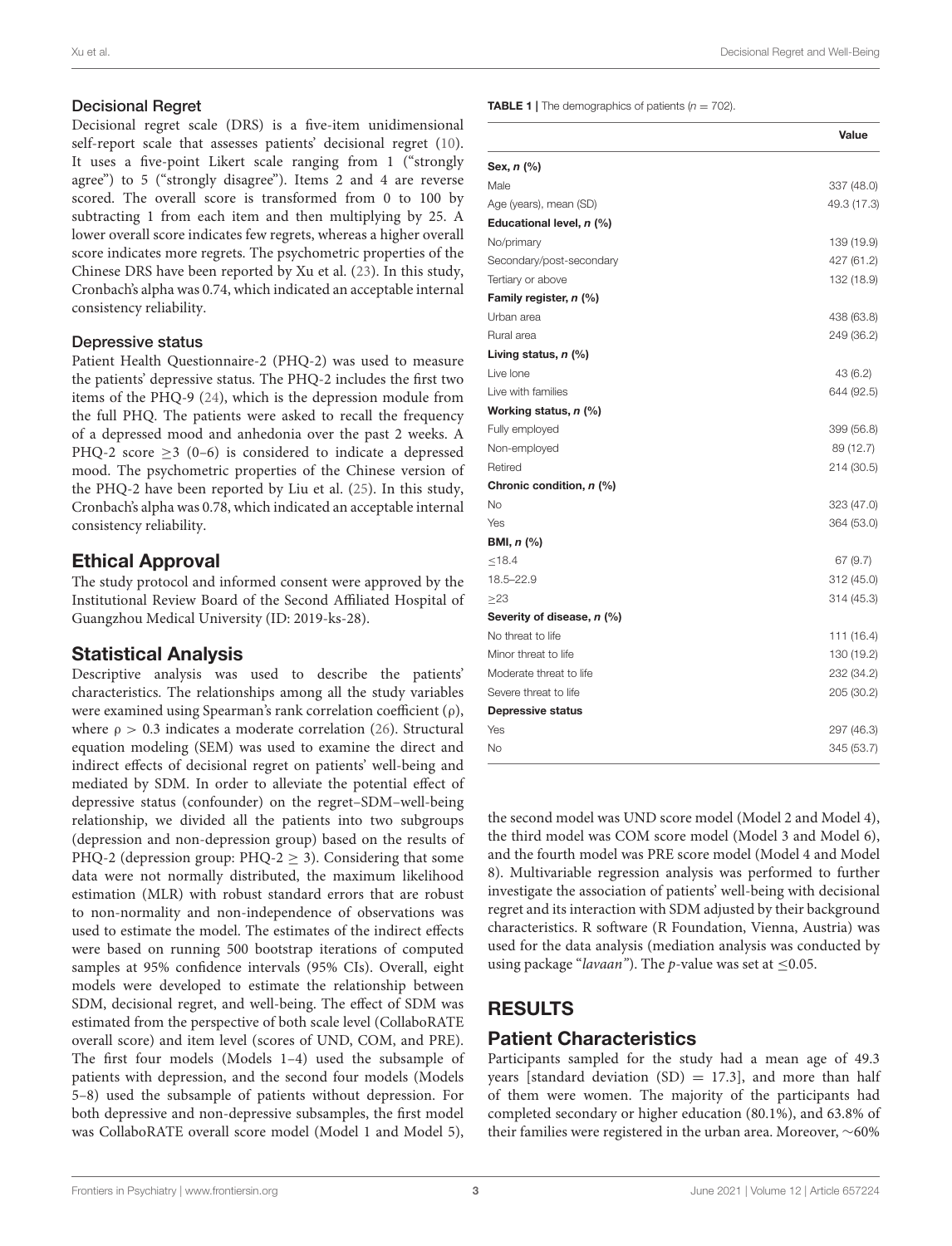<span id="page-3-0"></span>

|  | <b>TABLE 2</b>   Descriptive statistics and correlation between measures. |  |  |  |  |  |
|--|---------------------------------------------------------------------------|--|--|--|--|--|
|--|---------------------------------------------------------------------------|--|--|--|--|--|

|                          | Mean  | <b>SD</b> | Range     |                               | Correlation coefficient (95% CI) |                  |
|--------------------------|-------|-----------|-----------|-------------------------------|----------------------------------|------------------|
|                          |       |           |           | <b>REG</b>                    | <b>WEL</b>                       | <b>SDM</b>       |
| Overall                  |       |           |           |                               |                                  |                  |
| <b>REG</b>               | 23.81 | 16.25     | $0 - 70$  |                               |                                  |                  |
| SDM (Overall)            | 24.58 | 3.3       | $9 - 27$  | $-0.35$ $(-0.41, -0.28)$      |                                  |                  |
| SDM (UND)                | 8.21  | 1.14      | $3 - 9$   | $-0.33(-0.4, -0.26)$          | 0.25(0.18, 0.32)                 |                  |
| SDM (COM)                | 8.22  | 1.11      | $3 - 9$   | $-0.33(-0.4, -0.26)$          | 0.3(0.22, 0.36)                  |                  |
| SDM (PRE)                | 8.15  | 1.26      | $1 - 9$   | $-0.33(-0.39, -0.26)$         | 0.28(0.21, 0.35)                 |                  |
| WEL                      | 15.72 | 2.57      | $7 - 20$  | $-0.23(-0.3, -0.16)$          |                                  | 0.29(0.22, 0.36) |
| <b>Depressive status</b> |       |           |           |                               |                                  |                  |
| <b>REG</b>               | 26.67 | 14.55     | $0 - 70$  |                               |                                  |                  |
| SDM (Overall)            | 23.98 | 3.39      | $9 - 27$  | $-0.33(-0.43,-0.22)$          |                                  |                  |
| SDM (UND)                | 8.02  | 1.18      | $3 - 9$   | $-0.3(-0.4, -0.19)$           | 0.16(0.05, 0.28)                 |                  |
| SDM (COM)                | 8.0   | 1.15      | $3 - 9$   | $-0.32$ $(-0.43, -0.22)$      | 0.21(0.1, 0.32)                  |                  |
| SDM (PRE)                | 7.95  | 1.3       | $1 - 9$   | $-0.29$ $(-0.39, -0.18)$      | 0.16(0.05, 0.27)                 |                  |
| <b>WEL</b>               | 14.64 | 2.17      | $7 - 20$  | $-0.16$ $(-0.27, -0.05)$      |                                  | 0.19(0.07, 0.29) |
| Non-depressive status    |       |           |           |                               |                                  |                  |
| <b>REG</b>               | 21.83 | 16.99     | $0 - 60$  |                               |                                  |                  |
| SDM (Overall)            | 24.96 | 3.25      | $12 - 27$ | $-0.36$ $(-0.45, -0.27)$      |                                  |                  |
| SDM (UND)                | 8.31  | 1.14      | $3 - 9$   | $-0.36$ ( $-0.45$ , $-0.26$ ) | 0.28(0.18, 0.38)                 |                  |
| SDM (COM)                | 8.37  | 1.07      | $4 - 9$   | $-0.34(-0.43,-0.24)$          | 0.29(0.19, 0.39)                 |                  |
| SDM (PRE)                | 8.28  | 1.2       | $3 - 9$   | $-0.36(-0.44, -0.27)$         | 0.34(0.24, 0.44)                 |                  |
| WEL                      | 16.66 | 2.53      | $10 - 20$ | $-0.22$ $(-0.32, -0.11)$      |                                  | 0.32(0.22, 0.41) |

*For REG, a higher score means more regret; for SDM, a higher score means better collaboration; for WEL, a higher score means better well-being.*

of respondents were fully employed, 53% self-reported having some chronic conditions, and 73.6% reported living with a lifethreatening condition, which in 19.2, 34.2, and 30.2% of cases was minor, moderate, and severe, respectively. In terms of depressive disorder, 46.3% of the patients were suffering from depression to some extent (**[Table 1](#page-2-0)**).

#### Correlations Between Measures

**[Table 2](#page-3-0)** shows that regret significantly correlated with SDM (r  $= -0.35$ ) and well-being ( $r = -0.23$ ). In terms of depressive disorder, the relationship with SDM ( $r = -0.36$ ) and well-being  $(r = -0.22)$  was weaker among patients without depressive disorder than it was among patients with depressive disorder. Moreover, SDM was significantly and positively related to wellbeing ( $r = 0.19$  and  $r = 0.32$ ) in patients with either depressive or non-depressive disorders, which suggests that better SDM leads to higher well-being. The correlations between three domains of SDM with the well-being and decisional regret could be identified in **[Table 2](#page-3-0)**.

## Testing for Effects (Mediation Analysis)

For patients with depressive disorder, an effect analysis showed that patients' well-being was significantly affected by decisional regret ( $b = -0.233$ ,  $z = -2.572$ ,  $p = 0.01$ ) and SDM ( $b$  $= 0.135$ ,  $z = 4.963$ ,  $p < 0.001$ ), respectively. That is, higher levels of well-being were associated with more regret, but better SDM. The analysis of an indirect effect showed that regret indirectly affects well-being through SDM ( $b = -0.031$ ); however, the relationship was statistically non-significant, and the bootstrapped 95% CI for the indirect effect included zero (−0.063, 0.001). While examining the mediated effect of SDM subdomains on regret-well-being relationship, we found that only communication significantly reduce the negative effect of regret on the patients' well-being  $(b = -0.033,$  $z = -2.076, p = 0.038$ .

For patients without depressive disorder, the pattern was similar in that high levels of well-being were related to low levels of regret ( $b = -0.515$ ,  $z = -7.616$ ,  $p < 0.001$ ) but improved SDM ( $b = 0.247$ ,  $z = 3.258$ ,  $p = 0.001$ ). However, compared with patients with depressive disorder, patients without depressive disorder demonstrated SDM results in a higher level of well-being (0.135 vs. 0.247). An analysis of the indirect effect showed that regret significantly affects well-being through SDM ( $b = -0.057$ ,  $p < 0.001$ ); the bootstrapped 95% CI for the indirect effect was entirely below zero (-0.087, -0.027). For subdomain analysis, we found that the negative effects of regret on patients' wellbeing were significantly reduced by all the three subdomains of SDM (**[Table 3](#page-4-0)**). **[Figure 1](#page-6-0)** presents the observed path models for patients with/without depression.

Results of multivariable regression analysis indicated that, after adjusted by patients' SES and chronic condition status, there is a negative relationship between patients' well-being and their level of decisional regret ( $b = -0.092$ ,  $p = 0.04$ ). The interaction between decisional regret and SDM reduces the negative effect of decisional regret on patients' well-being ( $b = -0.004$ ,  $p = 0.022$ ) (**[Table 4](#page-5-0)**).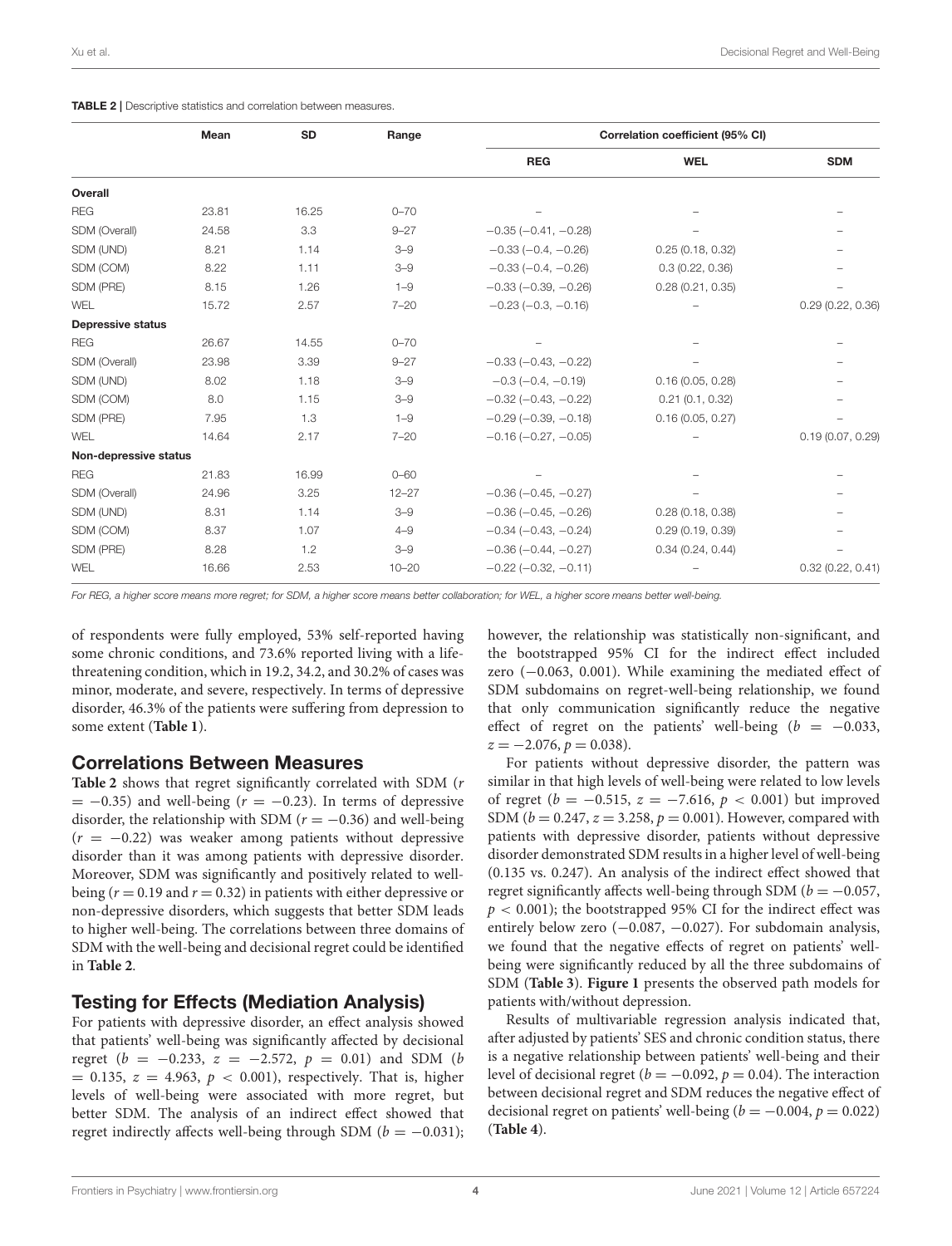<span id="page-4-0"></span>TABLE 3 | Direct and indirect effects and 95% confidence intervals for the models.

| <b>Model pathway</b>                  | Coefficient | SE    | z-value | p-value | 95% CI |        |
|---------------------------------------|-------------|-------|---------|---------|--------|--------|
|                                       |             |       |         |         | Lower  | Higher |
| Model 1                               |             |       |         |         |        |        |
| Direct effect                         |             |       |         |         |        |        |
| $REG \rightarrow WEL$                 | 20.233      | 0.091 | 22.572  | 0.01    | 20.411 | 20.055 |
| $SDM \rightarrow WEL$                 | 0.135       | 0.083 | 4.963   | < 0.001 | 0.24   | 0.552  |
| Indirect effect                       |             |       |         |         |        |        |
| $REG \rightarrow SDM \rightarrow WEL$ | 20.031      | 0.016 | 21.916  | 0.05    | 20.063 | 0.001  |
| Model 2                               |             |       |         |         |        |        |
| Direct effect                         |             |       |         |         |        |        |
| $REG \rightarrow WEL$                 | 20.262      | 0.087 | 23.03   | 0.002   | 20.432 | 20.093 |
| $UND \rightarrow WEL$                 | 0.08        | 0.078 | 1.02    | 0.31    | 20.073 | 0.233  |
| Indirect effect                       |             |       |         |         |        |        |
| $REG \rightarrow UND \rightarrow WEL$ | 20.021      | 0.018 | 21.134  | 0.257   | 20.057 | 0.015  |
| Model 3                               |             |       |         |         |        |        |
| Direct effect                         |             |       |         |         |        |        |
| $REG \rightarrow WEL$                 | 20.232      | 0.089 | 22.612  | 0.009   | 20.405 | 20.058 |
| $COM \rightarrow WEL$                 | 0.143       | 0.078 | 1.823   | 0.06    | 20.011 | 0.296  |
| Indirect effect                       |             |       |         |         |        |        |
| $REG \rightarrow COM \rightarrow WEL$ | 20.033      | 0.016 | 22.076  | 0.038   | 20.064 | 20.002 |
| Model 4                               |             |       |         |         |        |        |
| Direct effect                         |             |       |         |         |        |        |
| $REG \rightarrow WEL$                 | 20.261      | 0.089 | 22.933  | 0.003   | 20.436 | 20.087 |
| $PRE \rightarrow WEL$                 | 0.078       | 0.095 | 0.83    | 0.407   | 20.107 | 0.264  |
| Indirect effect                       |             |       |         |         |        |        |
| $REG \rightarrow PRE \rightarrow WEL$ | 20.021      | 0.02  | 20.93   | 0.352   | 20.064 | 0.023  |
| Mode 5                                |             |       |         |         |        |        |
| Direct effect                         |             |       |         |         |        |        |
| $REG \rightarrow WEL$                 | 20.23       | 0.086 | 22.695  | 0.007   | 20.398 | 20.063 |
| $SDM \rightarrow WEL$                 | 0.247       | 0.076 | 3.258   | 0.001   | 0.098  | 0.396  |
| Indirect effect                       |             |       |         |         |        |        |
| $REG \rightarrow SDM \rightarrow WEL$ | 20.057      | 0.015 | 23.733  | < 0.001 | 20.087 | 20.027 |
| Model 6                               |             |       |         |         |        |        |
| Direct effect                         |             |       |         |         |        |        |
| $REG \rightarrow WEL$                 | 20.262      | 0.085 | 23.066  | 0.002   | 20.429 | 20.094 |
| $UND \rightarrow WEL$                 | 0.199       | 0.072 | 2.769   | 0.006   | 0.058  | 0.34   |
| Indirect effect                       |             |       |         |         |        |        |
| $REG \rightarrow UND \rightarrow WEL$ | 20.052      | 0.014 | 23.757  | < 0.001 | 20.079 | 20.025 |
| Model 7                               |             |       |         |         |        |        |
| Direct effect                         |             |       |         |         |        |        |
| $REG \rightarrow WEL$                 |             |       |         |         |        |        |
|                                       | 20.256      | 0.081 | 23.156  | 0.002   | 20.415 | 20.097 |
| $COM \rightarrow WEL$                 | 0.217       | 0.075 | 2.888   | 0.004   | 0.07   | 0.364  |
| Indirect effect                       |             |       |         |         |        |        |
| $REG \rightarrow COM \rightarrow WEL$ | 20.055      | 0.016 | 23.579  | < 0.001 | 20.086 | 20.025 |
| Model 8                               |             |       |         |         |        |        |
| Direct effect                         |             |       |         |         |        |        |
| $REG \rightarrow WEL$                 | 20.224      | 0.082 | 22.727  | 0.006   | 20.386 | 20.063 |
| $PRE \rightarrow WEL$                 | 0.279       | 0.068 | 4.091   | < 0.001 | 0.145  | 0.413  |
| Indirect effect                       |             |       |         |         |        |        |
| $REG \rightarrow PRE \rightarrow WEL$ | 20.063      | 0.016 | 23.917  | < 0.001 | 20.094 | 20.031 |

*SE, standard error; 95% CI, 95% confidence interval; REG, regret; SDM, shared decision-making; WEL, well-being.*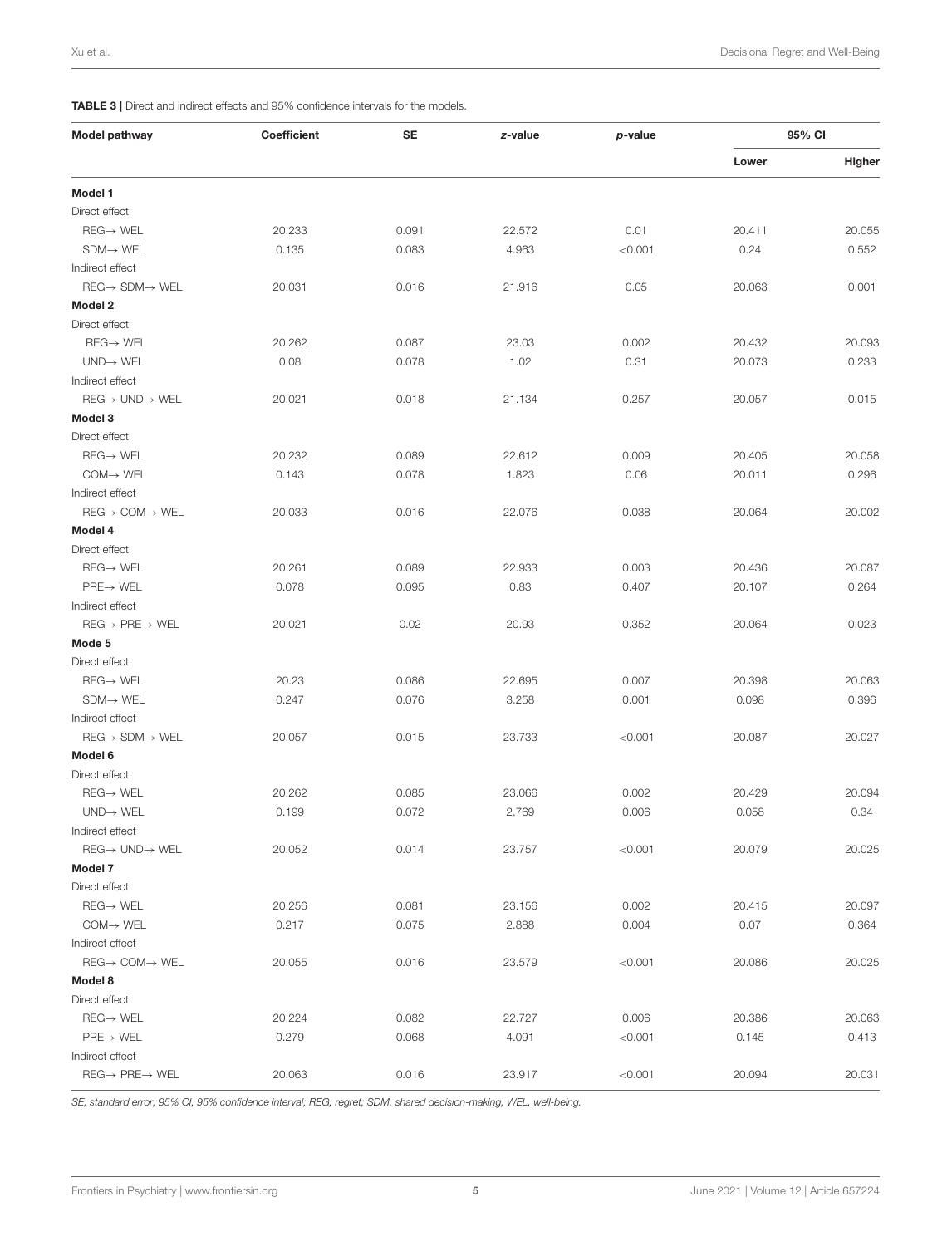#### <span id="page-5-0"></span>TABLE 4 | Results of regression analysis.

|                          | b        | Std. error | p-value |
|--------------------------|----------|------------|---------|
| Decisional regret        | $-0.092$ | 0.046      | 0.04    |
| <b>SDM</b>               | 0.276    | 0.064      | < 0.001 |
| Decisional regret * SDM  | $-0.004$ | 0.002      | 0.022   |
| Depressive disorder      | $-0.637$ | 0.061      | < 0.001 |
| Female                   | $-0.101$ | 0.19       | 0.596   |
| Age                      | $-0.021$ | 0.008      | 0.01    |
| Secondary/post-secondary | 0.026    | 0.256      | 0.919   |
| Tertiary or above        | $-0.197$ | 0.357      | 0.582   |
| Rural resident           | $-0.621$ | 0.226      | 0.006   |
| Live with family         | 0.327    | 0.33       | 0.322   |
| Non-employed             | $-0.42$  | 0.303      | 0.167   |
| Retired                  | $-0.032$ | 0.279      | 0.91    |
| No chronic condition     | 0.007    | 0.211      | 0.973   |
|                          |          |            |         |

*Reference: male, no/primary, urban resident, live alone, fully employed and with chronic conditions.*

*B, coefficient; Std. Error, standard error.*

# **DISCUSSION**

## Principal Findings

This is the first study of its kind to quantify the relationship between decisional regret and subjective well-being mediated by SDM in a large sample of Chinese patients. The results showed that, among them, high levels of decisional regret significantly correlated with low levels of subjective well-being. However, SDM exerted a positive mediating effect that alleviated the negative influence of decisional regret on subjective well-being. That is, patients who were involved in SDM were more likely to report a lower level of impairment on their well-being than the patients who were not involved in the SDM, insofar as they reported living without depressive disorder. This study presents initial empirical evidence that SDM could be a vital way that not only directly improves patients' well-being but also indirectly alleviates the influence of negative emotions on their well-being. Thus, the findings may provide researchers with insight into the application of SDM for individuals across health contexts. Providing training in SDM for healthcare professionals, especially, improve their skills to listen from patients' perspective and communicate with them, which could be helpful in tailoring health information, explaining health-related behaviors, and enhancing patients' well-being and QoL.

# Comparisons With Previous Studies

No study has directly assessed the relationship between patients' decisional regret and well-being mediated by SDM in neither Western nor Asian countries. Some previous studies have discussed the correlation between decisional regret and SDM. For example, Hong et al. demonstrated that parents of children who participated in consultation for otoplasty surgery reported lower decisional conflict and regret when they perceived themselves as being more involved in the decision-making [\(14\)](#page-7-13). Davidson and Goldenberg indicated that, in their study, 63/67 patients with prostate cancer participated in medical decision-making [\(27\)](#page-8-12). Although several studies have examined the topic of regret, most reports involved a limited number of patients [e.g., sample size is 65 in a study by Hong et al. [\(14\)](#page-7-13)]. Hickman et al. suggested that researchers need to evaluate the effect of decisional conflict or regret in a larger and more diverse sample [\(28\)](#page-8-13). As observed in our large sample, SDM is important in enhancing the engagement of stakeholders, which is a valid strategy to help and encourage patients to think more elaborately before making a choice and reducing the after-decisional negative emotions. Nevertheless, Wilson et al. indicated that the role of SDM might vary in reducing postoperative regret in different disease processes [\(7\)](#page-7-6).

Studies investigating the relationship between SDM and subjective well-being are limited. A randomized controlled trial (study) in the Netherlands indicated that, in the long term, patients in the SDM group showed less intrusive thoughts better general health and tended to be less depressed [\(29\)](#page-8-14). A systematic review examining the relationship between SDM and QoL demonstrated a positive relationship between SDM and QoL; however, few studies have directly assessed the concept of SDM but have largely evaluated other similar concepts, such as patient involvement, which might not capture the full picture of SDM [\(30\)](#page-8-15). Another systematic review identified SDM as an effective way to improve patient experience, such as satisfaction, treatment adherence, and their health status, rather than wellbeing. Additionally, the evidence for the effectiveness of SDM in improving patients' long-term care is inconclusive [\(31\)](#page-8-16). Compared with QoL, well-being tends to be used in a more psychologically or spiritually oriented perspective [\(32\)](#page-8-17). It seems to be a more reasonable indicator than the others to assess the impact of negative emotions during treatment.

In this study, compared with non-depressive patients, among patients with depressive disorder, regret had a stronger correlation with SDM but a weaker correlation with wellbeing. Several studies have reported that patients receiving mental care are highly likely to report receiving merits from the SDM [\(33,](#page-8-18) [34\)](#page-8-19). Swanson et al. further found that SDM and receipt of mental healthcare are positively associated with patient satisfaction [\(35\)](#page-8-20). However, in this study, the finding that the negative influence of regret on well-being could be significantly alleviated through SDM held true only for patients without depressive disorder. Limited studies have investigated the relationship between depression, regret, and SDM. Wilson et al. found that patients experiencing regret were more likely than patients not experiencing regret to exhibit depression [\(36\)](#page-8-21). Thus, in this study, the finding that depressive patients reported low wellbeing might be because they experienced more regret than nondepressive patients in the healthcare sector. Additionally, Drake indicated that the integrative and person-centered healthcare system tends to provide effective mental healthcare [\(17\)](#page-8-2); however, currently in China, the healthcare system is fragmented, and the doctor- or treatment-centered pattern is still dominant [\(37\)](#page-8-22). Thus, SDM among patients with unsatisfied mental care may undermine the positive effect of SDM on the relationship between regret and well-being among patients in China.

Further, we found that patients who are old and living in rural areas are more likely to report a lower well-being than their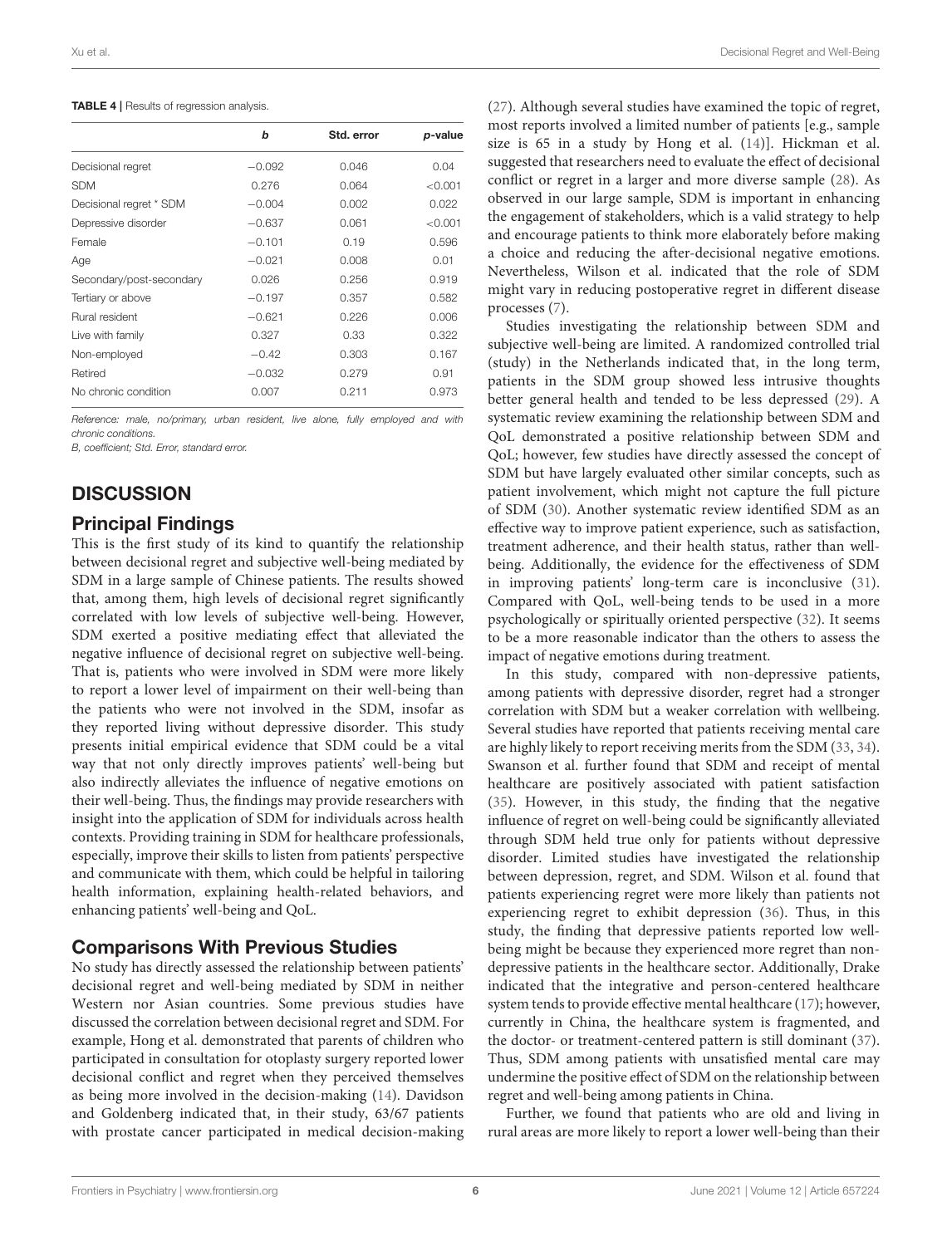

<span id="page-6-0"></span>counterparts. It was consistent with some findings reported by previous studies that age-related differences in patient well-being suggest a role for age-sensitive interventions in the treatment [\(38\)](#page-8-23). In the context of the urban–rural dual system in China, the health inequity, e.g., lack of drugs and quality healthcare professionals in rural areas, is ubiquitous [\(39\)](#page-8-24). Our findings extended the knowledge about rural residents' health related

well-being in China; however, in this study, all participants were recruited from urban hospitals, despite that half of them confirmed they are rural residents; based on our experience, most of them were living in the city but hold a rural resident registry certificate. Thus, further studies are needed to investigate the relationship between decisional regret and wellbeing in patients living in rural areas.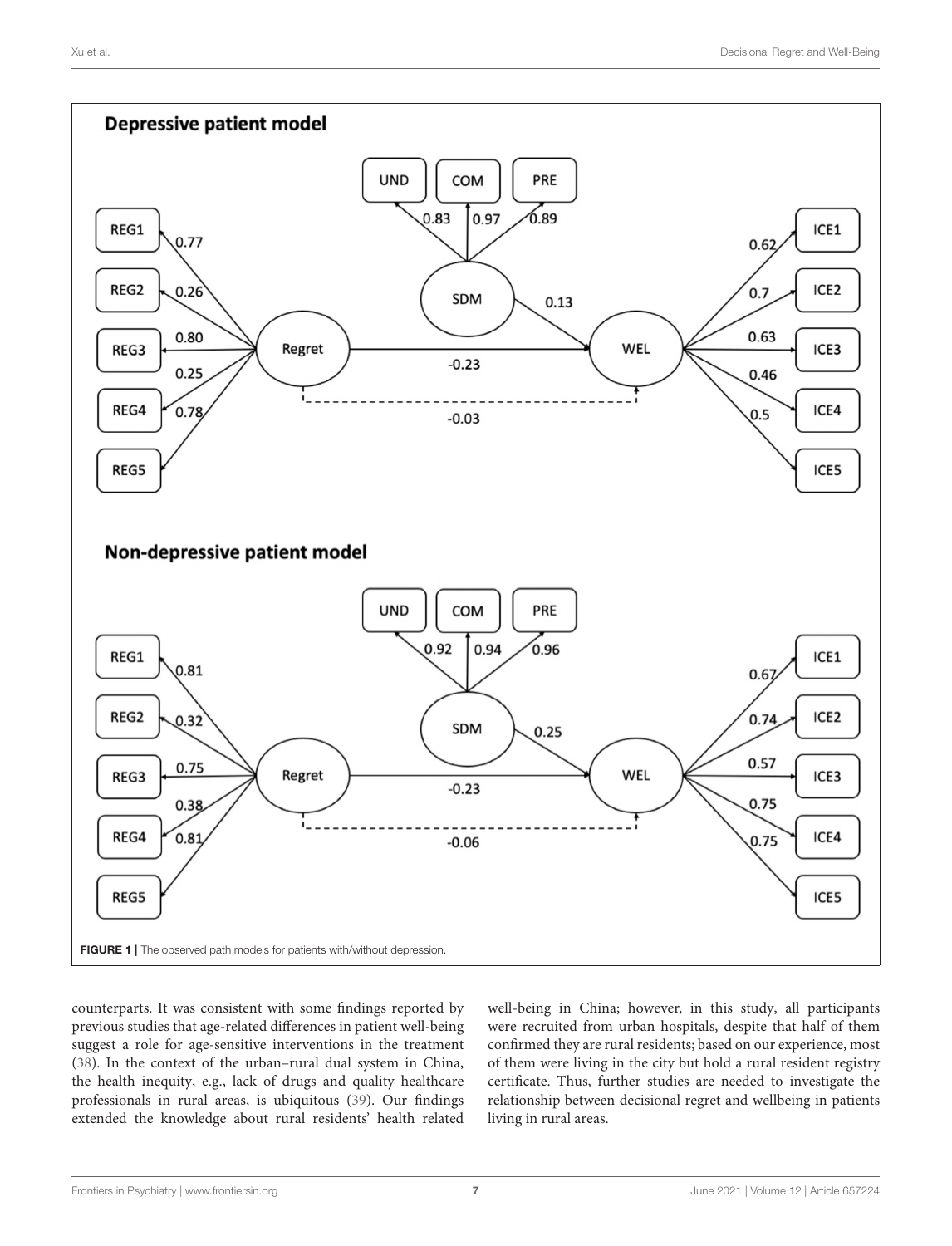### Strengths and Limitations

This study has several strengths. First, this was the first study to assess and quantify the relationship between patients' decisional regret, SDM, and well-being in China. The findings confirmed that SDM is a useful tool to diminish the effect of a patient's negative emotions in healthcare. Second, we used the preferencebased ICECAP-A, based on extra-welfarism theories, to evaluate patients' capability well-being. The results might be important to help decision makers consider the role of patients' emotions (non-economic factors) in comparing the cost-effectiveness of health and social interventions and policies.

The limitations of this study should be addressed. First, this was a cross-sectional study; thus, no causal relationship could be established from the analysis. Longitudinal data should be collected and presented in future studies. Second, we did not examine the relationships between regret, wellbeing, and SDM among patients with different diseases. Given the various clinical characteristics and treatment preferences for different patient groups, it may weaken the generalizability of our findings to some extent. Third, the psychometric properties of the DRS (a paper that assesses the validity of the Chinese DRS is under review) and CollaboRATE were not confirmed in the Chinese population, which might have resulted in some uncertainties in interpreting our findings.

# **CONCLUSION**

This study provides empirical evidence that there is a relationship between increased decisional regret and decreased subjective well-being among patients in China. Through SDM, the negative impact of decisional regret on well-being was alleviated. However, the presence of depressive disorder undermined the effects of SDM on alleviating the negative influence of regret

# **REFERENCES**

- <span id="page-7-0"></span>1. Politi MC, Street RL. The importance of communication in collaborative decision making: facilitating shared mind and the management of uncertainty. J Eval Clin Pract. (2011) 17:579–84. doi: [10.1111/j.1365-2753.2010.01549.x](https://doi.org/10.1111/j.1365-2753.2010.01549.x)
- <span id="page-7-1"></span>2. Joseph-Williams N, Edwards A, Elwyn G. The importance and complexity of regret in the measurement of 'good' decisions: a systematic review and a content analysis of existing assessment instruments. Heal Expect. (2010) 14:59. doi: [10.1111/j.1369-7625.2010.00621.x](https://doi.org/10.1111/j.1369-7625.2010.00621.x)
- <span id="page-7-2"></span>3. Czachowski S, Piszczek E, Sowinska A, olde Hartman TC. Challenges in the management of patients with medically unexplained symptoms in Poland: a qualitative study. Fam Pract. (2012) 29:228–34. doi: [10.1093/fampra/cmr065](https://doi.org/10.1093/fampra/cmr065)
- <span id="page-7-3"></span>4. Légaré F, Kearing S, Clay K, Gagnon S, D'Amours D, Rousseau M, et al. Are you SURE? Assessing patient decisional conflict with a 4-item screening test. Can Fam Phys. (2010) 56:e308.
- <span id="page-7-4"></span>5. Connolly T, Reb J. Regret in cancer-related decisions. Health Psychol. (2005) 24:S29–34. doi: [10.1037/0278-6133.24.4.S29](https://doi.org/10.1037/0278-6133.24.4.S29)
- <span id="page-7-5"></span>6. Myint AS. Patient choice in the NHS: capturing "decision regret". BMJ. (2019) 366:l5363. doi: [10.1136/bmj.l5363](https://doi.org/10.1136/bmj.l5363)
- <span id="page-7-6"></span>7. Wilson A, Ronnekleiv-Kelly SM, Pawlik TM. Regret in surgical decision making: a systematic review of patient and physician perspectives. World J Surg. (2017) 41:1454–65. doi: [10.1007/s00268-017-3895-9](https://doi.org/10.1007/s00268-017-3895-9)

on patients' well-being. Further, there is a need to conduct a longitudinal study to examine the well-being trajectory of the patients and how it can be affected by SDM and decisional regret. Furthermore, studies examining decisional aid to assist patients in choosing among different medical treatment options should be conducted in the future.

# DATA AVAILABILITY STATEMENT

Raw data supporting the findings of this study are available from the corresponding author on request.

# ETHICS STATEMENT

The studies involving human participants were reviewed and approved by the Institutional Review Board of the Second Affiliated Hospital of Guangzhou Medical University. The patients/participants provided their written informed consent to participate in this study.

# AUTHOR CONTRIBUTIONS

RX and DW: conceptualization. RX: formal analysis, software, and writing—original draft. L-mZ: investigation. RX and L-mZ: methodology. DW: project administration. L-mZ and DW: resources. RX, L-mZ, and DW: writing—review and editing. All authors contributed to the article and approved the submitted version.

# FUNDING

This study was funded by a grant from the Guangdong Basic and Applied Basic Research Foundation (2021A1515011973).

- <span id="page-7-7"></span>8. Kvale EA, Huang CS, Meneses KM, Demark-Wahnefried W, Bae S, Azuero CB, et al. Patient-Centered support in the survivorship care transition: outcomes from the patient-owned survivorship care plan intervention. Cancer. (2016) 122:3232–42. doi: [10.1002/cncr.30136](https://doi.org/10.1002/cncr.30136)
- <span id="page-7-8"></span>9. Lecci L, Okun MA, Karoly P. Life regrets and current goals as predictors of psychological adjustment. J Pers Soc Psychol. (1994) 66:731– 41. doi: [10.1037/0022-3514.66.4.731](https://doi.org/10.1037/0022-3514.66.4.731)
- <span id="page-7-9"></span>10. Brehaut JC, O'Connor AM, Wood TJ, Hack TF, Siminoff L, Gordon E, et al. Validation of a decision regret scale. Med Decis Mak. (2003) 23:281– 92. doi: [10.1177/0272989X03256005](https://doi.org/10.1177/0272989X03256005)
- <span id="page-7-10"></span>11. Vahdat S, Hamzehgardeshi L, Hessam S, Hamzehgardeshi Z. Patient involvement in health care decision making: a review. Iran Red Crescent Med J. (2014) 16:e12454. doi: [10.5812/ircmj.12454](https://doi.org/10.5812/ircmj.12454)
- <span id="page-7-11"></span>12. Simmons LA, Wolever RQ, Bechard EM, Snyderman R. Patient engagement as a risk factor in personalized health care: a systematic review of the literature on chronic disease. Genome Med. (2014) 6:16. doi: [10.1186/gm533](https://doi.org/10.1186/gm533)
- <span id="page-7-12"></span>13. Jokisaari M. Regret appraisals, age, and subjective well-being. J Res Pers. (2003) 37:487–503. doi: [10.1016/S0092-6566\(03\)00033-3](https://doi.org/10.1016/S0092-6566(03)00033-3)
- <span id="page-7-13"></span>14. Hong P, Gorodzinsky AY, Taylor BA, Chorney JM. Parental decision making in pediatric otoplasty: the role of shared decision making in parental decisional conflict and decisional regret. Laryngoscope. (2016) 126:S5– 13. doi: [10.1002/lary.26071](https://doi.org/10.1002/lary.26071)